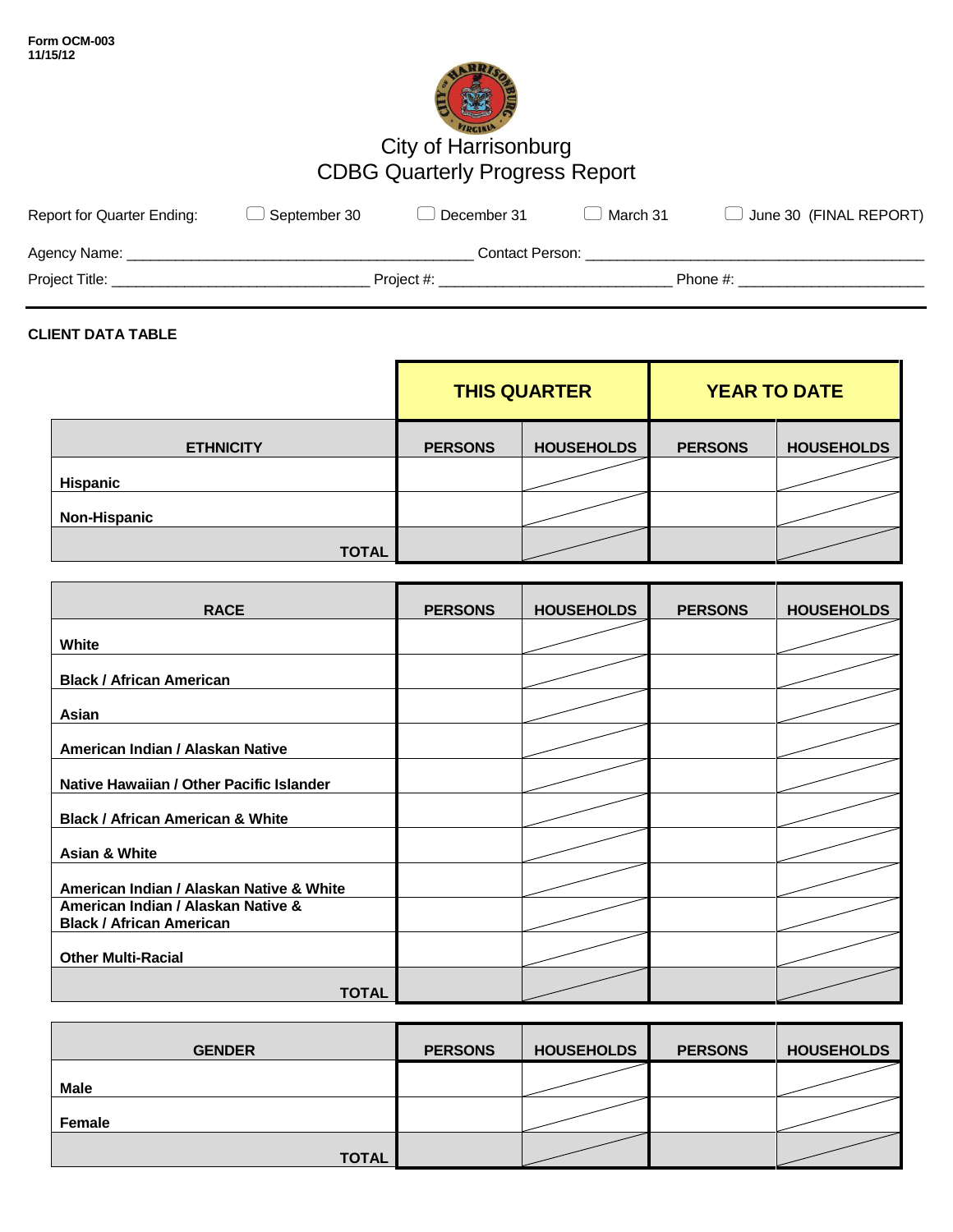|                                      | <b>THIS QUARTER</b> |                   | <b>YEAR TO DATE</b> |                   |
|--------------------------------------|---------------------|-------------------|---------------------|-------------------|
| <b>HOUSEHOLD INCOME</b>              | <b>PERSONS</b>      | <b>HOUSEHOLDS</b> | <b>PERSONS</b>      | <b>HOUSEHOLDS</b> |
| Extremely Low Income (0-30% AMI)     |                     |                   |                     |                   |
| Very Low Income (31-50% AMI)         |                     |                   |                     |                   |
| Low and Moderate Income (51-80% AMI) |                     |                   |                     |                   |
| <b>Non-LMI</b>                       |                     |                   |                     |                   |
| <b>TOTAL</b>                         |                     |                   |                     |                   |

| <b>OTHER REQUIRED DATA</b>              | <b>PERSONS</b> | <b>HOUSEHOLDS</b> | <b>PERSONS</b> | <b>HOUSEHOLDS</b> |
|-----------------------------------------|----------------|-------------------|----------------|-------------------|
| <b>Homeless</b>                         |                |                   |                |                   |
| <b>Female-Headed Households</b>         |                |                   |                |                   |
| <b>Elderly</b>                          |                |                   |                |                   |
| <b>Migrant Farm Workers</b>             |                |                   |                |                   |
| <b>Mentally Disabled Adults</b>         |                |                   |                |                   |
| <b>Physically Disabled Adults</b>       |                |                   |                |                   |
| <b>Abused Children</b>                  |                |                   |                |                   |
| <b>Battered Spouses</b>                 |                |                   |                |                   |
| <b>Illiterate Adults</b>                |                |                   |                |                   |
| <b>Persons Living with AIDS</b>         |                |                   |                |                   |
| <b>Requires Interpretation Services</b> |                |                   |                |                   |
| <b>TOTAL</b>                            |                |                   |                |                   |

## **\*\*\*SUBRECIPIENT MUST ATTACH NARRATIVE AS OUTLINED ON PAGE FOUR\*\*\***

**I certify that the information contained in this report (both in the client data table and in the narrative) is accurate, and the project**  is operating in accordance with the terms and conditions set forth in the AGREEMENT by and between the City of Harrisonburg **and the above-named agency which I represent.**

| <b>Name of Agency Director:</b>      | <b>Phone:</b> |  |
|--------------------------------------|---------------|--|
| <b>Signature of Agency Director:</b> | Date:         |  |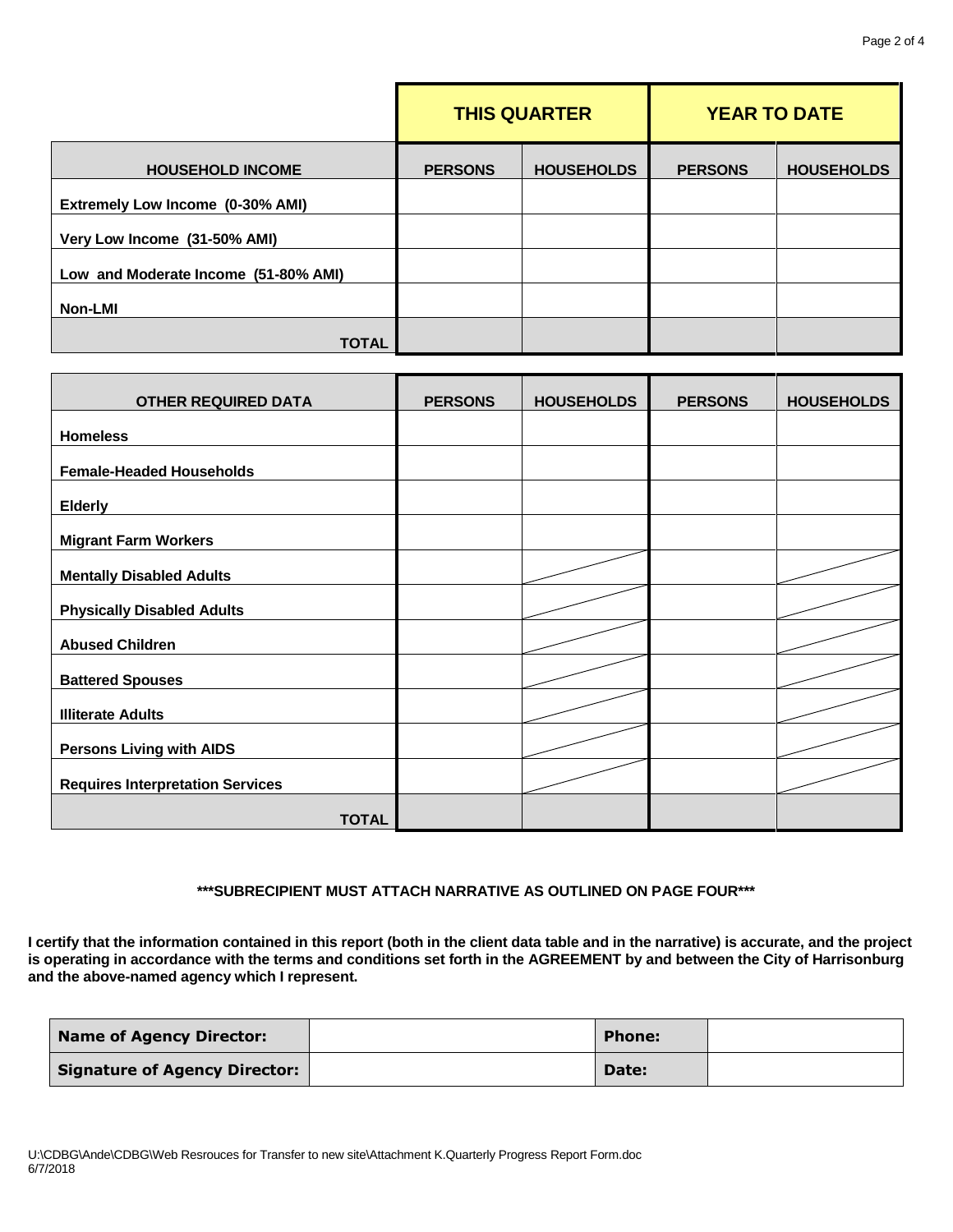### **INSTRUCTIONS FOR CLIENT DATA TABLE**

**\*NOTE – For housing activity or other activity that benefits whole families, please report # of households in addition to # of persons, where applicable.**

#### **New Data Collection Requirements:**

**The Office of Management and Budget (OMB) significantly revised standards for Federal agencies, including HUD, that collect, maintain, or report Federal data on race and ethnicity for statistical purposes, program administrative reporting, or civil rights compliance reporting. Under the revised policy, HUD must offer respondents the option of selecting** *one or more* **of five racial categories. HUD must treat ethnicity as a category separate from race, and change terminology for certain racial groups and ethnic groups.**

**Due to what was learned from conducting the 2000 Census, OMB recommends that when collecting this data, grantees must ask respondents to identify their** *ethnicity* **prior to asking them to identify their race.**

**Definitions:**

## **Ethnicity Choices (select only one): The ethnicity question should** *precede* **the race question.**

**Hispanic or Latino:** A person of Cuban, Mexican, Puerto Rican, South or Central American, or other Spanish culture or origin, regardless of race. The term, *Spanish origin*, can be used in addition to *Hispanic* or *Latino*.

#### **OR**

**Not Hispanic or Latino:** A person *not* of Cuban, Mexican, Puerto Rican, South or Central American, or other Spanish culture or origin, regardless of race.

## **Race Choices**

The five racial categories according to OMB are defined as follows:

#### **1. American Indian or Alaska Native**

A person having origins in any of the original peoples of North and South America (including Central America), and who maintains tribal affiliation or community attachment.

#### **2. Asian**

A person having origins in any of the original peoples of Far East, Southeast Asia, or Indian subcontinent including, for example, Cambodia, China, India, Japan, Korea, Malaysia, Pakistan, the Philippine Islands, Thailand, and Vietnam.

#### **3. Black or African American**

A person having origins in any of the black racial groups of Africa. Terms such as "Haitian" or "Negro" can be used in addition to "Black" or "African American."

#### **4. Native Hawaiian or Other Pacific Islander**

A person having origins in any of the original peoples of Hawaii, Guam, Samoa, or other Pacific Islands.

### **5. White**

A person having origins in any of the original peoples of Europe, the Middle East, or North Africa.

U:\CDBG\Ande\CDBG\Web Resrouces for Transfer to new site\Attachment K.Quarterly Progress Report Form.doc 6/7/2018